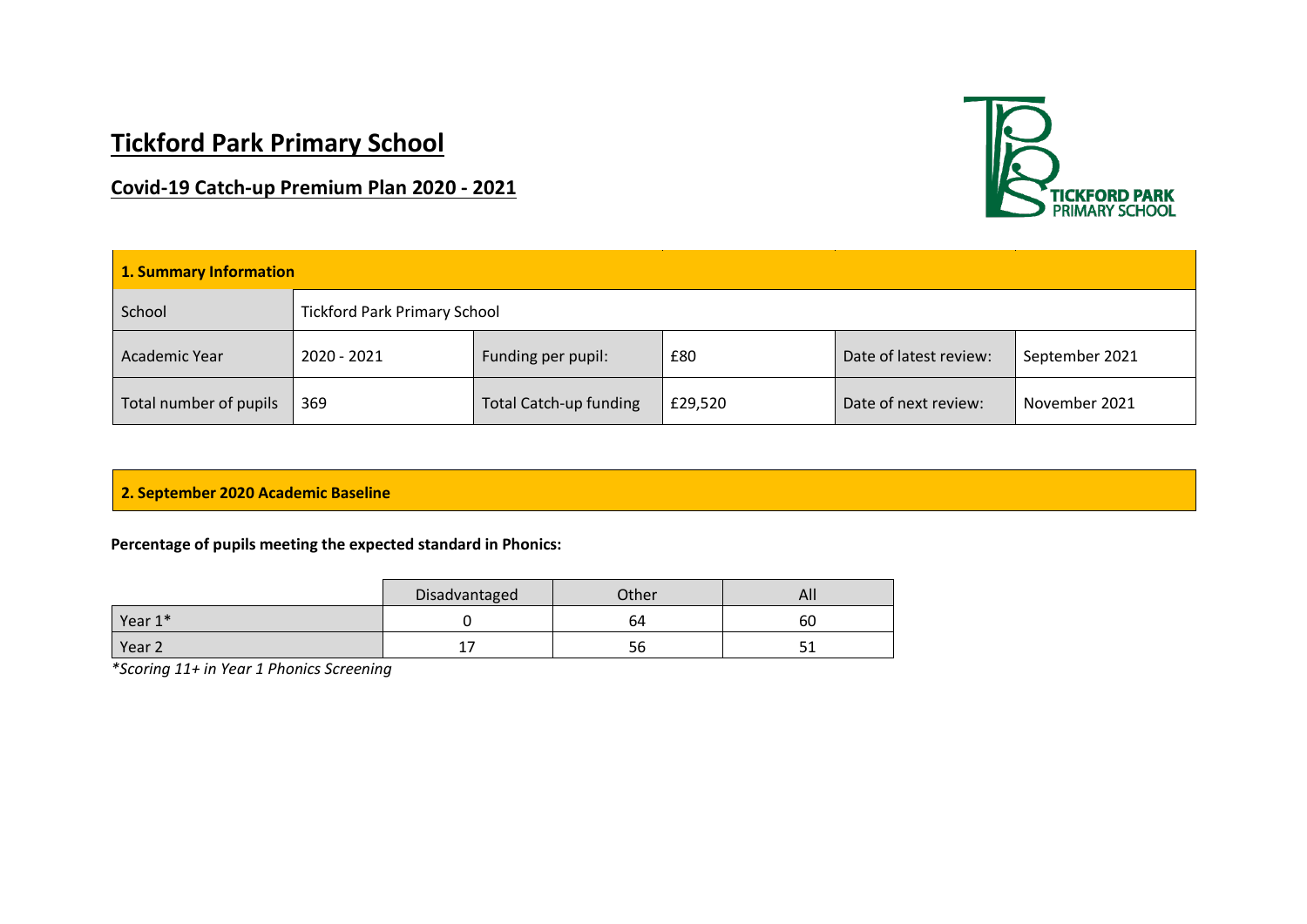# **Percentage of pupils meeting the expected standard in Reading (NFER standardised score = 100+):**

|        | Disadvantaged | Other | All |
|--------|---------------|-------|-----|
| Year 2 | 17            | 49    | 45  |
| Year 3 | 40            | 60    | 58  |
| Year 4 | 14            | 65    | 58  |
| Year 5 | 36            | 76    | 69  |
| Year 6 | 43            | 51    | 50  |

# **Percentage of pupils meeting the expected standard in Writing (Teacher Assessment)**:

|        | Disadvantaged | Other | All |
|--------|---------------|-------|-----|
| Year 1 |               | 57    | 53  |
| Year 2 |               | 54    | 49  |
| Year 3 | 40            | 78    | 75  |
| Year 4 | 14            | 81    | 73  |
| Year 5 | 20            | 67    | 59  |
| Year 6 | 29            | 75    | 69  |

**Percentage of pupils meeting the expected standard in Maths (NFER standardised score = 100+):** 

|        | Disadvantaged | Other | All |
|--------|---------------|-------|-----|
| Year 2 | 17            | 51    | 47  |
| Year 3 |               | 60    | 55  |
| Year 4 | 14            | 81    | 73  |
| Year 5 | 27            | 65    | 58  |
| Year 6 | 29            | 53    | 50  |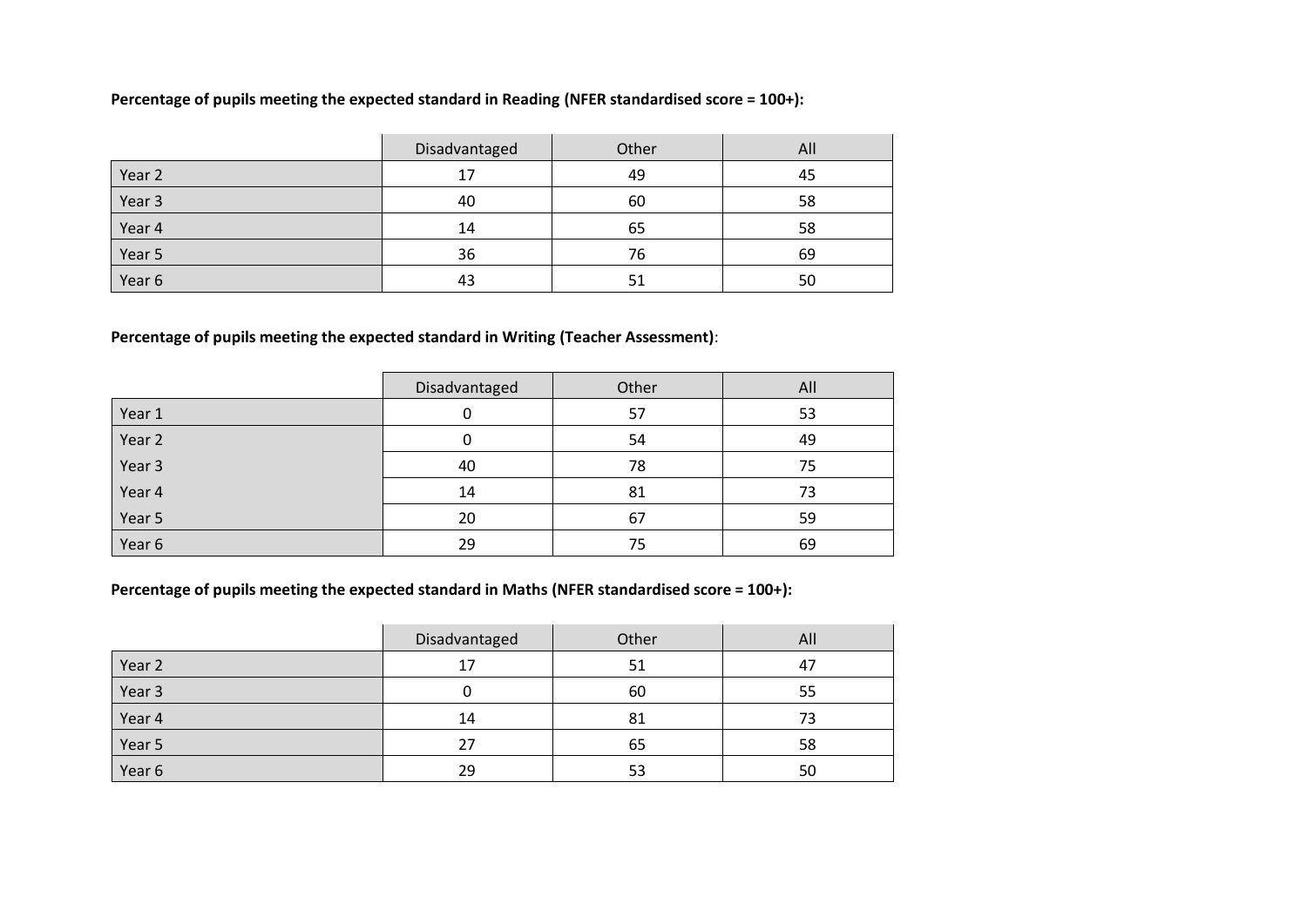| 3. Barriers to future attainment and progress |                                                                                                                                                |  |  |
|-----------------------------------------------|------------------------------------------------------------------------------------------------------------------------------------------------|--|--|
| A                                             | Lost learning throughout previous lockdown. Key skills may not have been acquired as a result.                                                 |  |  |
|                                               | For the youngest pupils, in the school, closures may have impacted on their social and educational development more significantly.             |  |  |
|                                               | For the oldest pupils in the school, closures may have impacted on their preparedness for secondary school, both educationally and pastorally. |  |  |
|                                               | A number of pupils' mental health and wellbeing is likely to have been affected by events surrounding the COvid-19 pandemic and lockdowns.     |  |  |
|                                               | Risk of further loss of learning, in the event of further school closures, without improved remote learning and onsite offer.                  |  |  |

| <b>4. Desired outcomes</b> |                                                                                                                                                              |                                                                                                                                                |  |  |
|----------------------------|--------------------------------------------------------------------------------------------------------------------------------------------------------------|------------------------------------------------------------------------------------------------------------------------------------------------|--|--|
|                            | Desired outcomes and how they will be measured                                                                                                               | Success criteria                                                                                                                               |  |  |
| A                          | Robust academic baseline to enable teaching to focus on gaps in learning and support<br>pupils in making accelerated progress throughout the academic year.  | Clear baseline produced and reported. Accelerated<br>progress demonstrates targeted teaching.                                                  |  |  |
| В                          | Additional teaching, focusing on acquisition of key skills in KS1, including phonic<br>knowledge and numeracy.                                               | Accelerated progress for pupils in KS1 in reading,<br>maths and phonics as measured by NFER<br>assessments and phonic screenings.              |  |  |
|                            | Wellbeing support and interventions for pupils following school closures.                                                                                    | Staff are well equipped to support and pupils are<br>well supported - through whole school, whole class,<br>group or individual interventions. |  |  |
| D                          | Continuity of provision in the event of whole school or bubble closures. Improved<br>remote learning offer delivered effectively by staff across the school. | Clear strategy for remote learning; staff able to<br>implement with confidence.                                                                |  |  |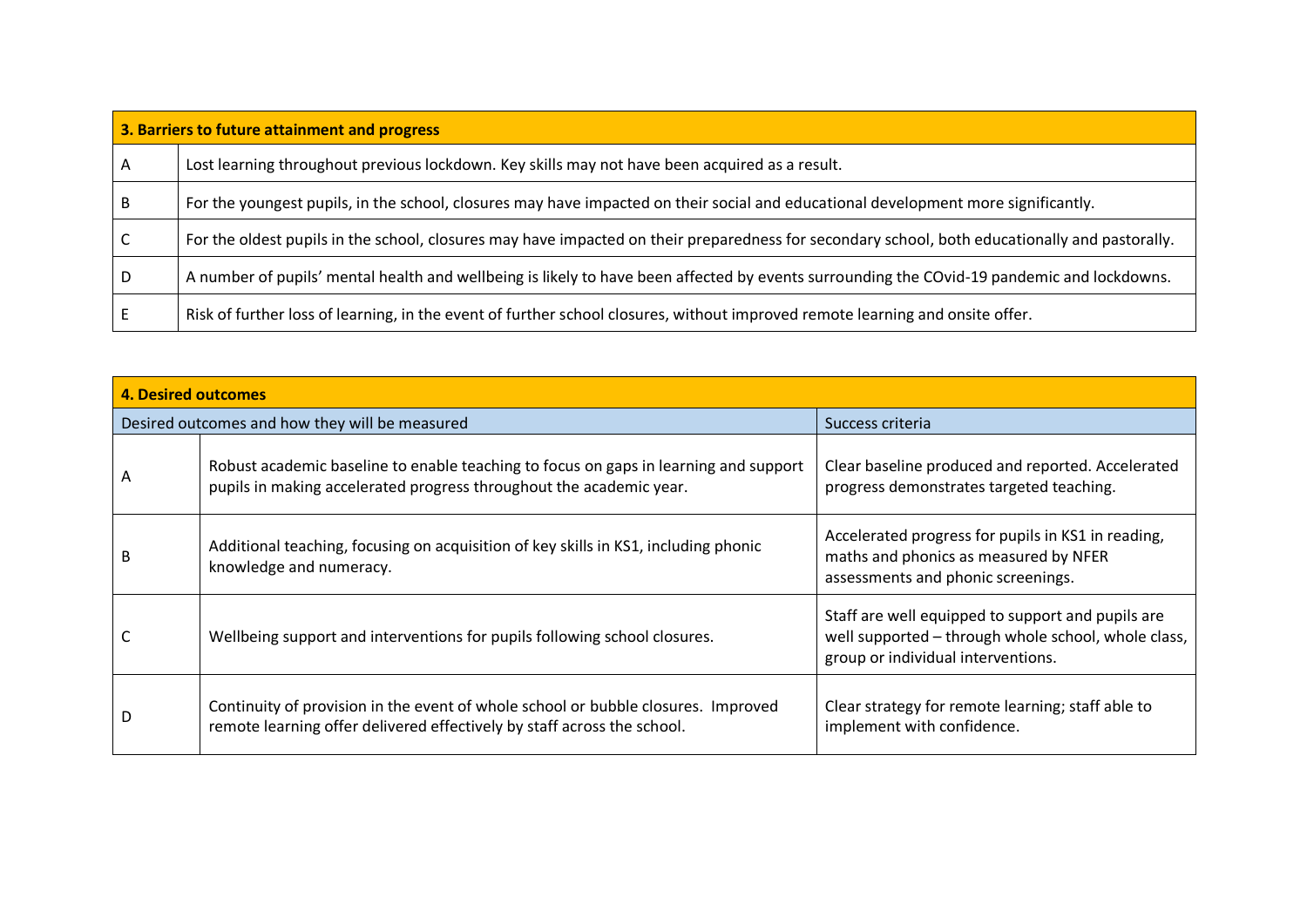| 6. Objectives for 2020-2021                                                                                 |                                                                                                                                                                                                                                                          |              |                                                                                                                                                                                                                                                                                                                                                               |  |  |
|-------------------------------------------------------------------------------------------------------------|----------------------------------------------------------------------------------------------------------------------------------------------------------------------------------------------------------------------------------------------------------|--------------|---------------------------------------------------------------------------------------------------------------------------------------------------------------------------------------------------------------------------------------------------------------------------------------------------------------------------------------------------------------|--|--|
| How will funding be targeted                                                                                | Objectives                                                                                                                                                                                                                                               | Spend (£)    | Evaluation                                                                                                                                                                                                                                                                                                                                                    |  |  |
| Additional teacher in KS1 to<br>support intervention and group<br>teaching.                                 | Accelerate progress for pupils in KS1,<br>particularly in Year 2, through smaller<br>group teaching and intervention.<br>Provide greater focus on acquisition of key<br>skills in maths and English.                                                     | £16,475      | Accelerate progress for pupils in Year 2 in both<br>Reading (+8.4) and Maths (+8.6). This represents<br>the highest average progress in the school.<br>Significant progress in phonics (see below).                                                                                                                                                           |  |  |
| Additional afternoons per week for<br>Teaching Assistant in Year 1 to<br>support intervention.              | Targeted intervention for identified<br>individuals with a focus on key phonic and<br>numeracy skills.<br>Additional pastoral support for children.                                                                                                      | £2,499       | 79% of year 1 pupils achieved the expected<br>standard in phonics screening (32+) at end of Year 1<br>- a significant increase from 60% on track (11+) in<br>the September baseline.<br>85% of year 2 pupils achieved the expected<br>standard in phonics screening (32+) at end of Year 1<br>- a significant increase from 51% in the September<br>baseline. |  |  |
| Additional afternoon per week for<br>Teaching Assistant in Year 6 to<br>support wellbeing and intervention. | Targeted intervention for identified<br>individuals to prepare pupils for transition<br>to secondary school, both academically and<br>pastorally.                                                                                                        | £1,292       | Intensive pastoral support provided for 5+ pupils in<br>year six in preparation for secondary school.<br>79% pupils reached expected standard in Reading;<br>66% pupils reached the expected standard in Maths;<br>71% pupils reached the exp. standard in Writing.                                                                                           |  |  |
| Assertive Mentoring Programme.                                                                              | Identification of pupils through discussion<br>with class teachers, support staff and<br>parents.<br>Identified pupils assigned a mentor.<br>Mentors trained. Mentoring commenced.<br>Budgeted overtime for staff to mentor<br>outside of working hours. | £500 approx. | Mentoring scheme commenced, with positive<br>feedback from participants. Scheme to be continued<br>in 2020-21 with existing mentor pairings.                                                                                                                                                                                                                  |  |  |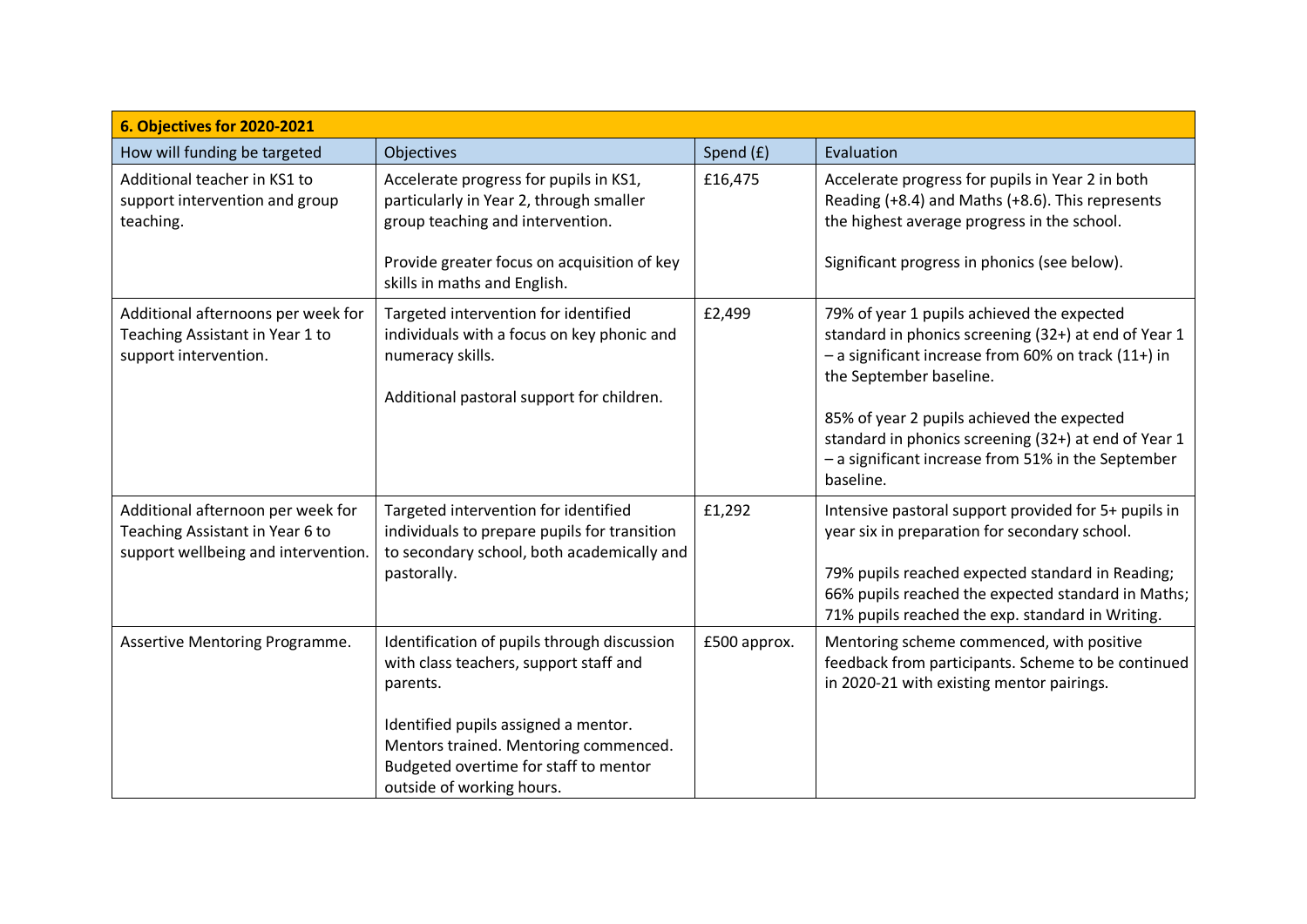| Robust baseline assessment used to<br>analyse gaps in learning and plan<br>accordingly. | Create complete academic baseline for:<br>Phonics - KS1<br>Reading (NFER) - Year 2+<br>Maths (NFER) - Year 2+<br>Writing - KS1 and KS2<br>Class teachers use assessment data to<br>analyse gaps and plan teaching and<br>intervention, supported by senior and<br>phase leaders as required. | £1,195 | Baseline assessment completed September 2020.<br>Teachers use of gaps analysis, along with QFT and<br>intervention led to pupils in all year groups making<br>accelerated progress.                                                                                                                                                |
|-----------------------------------------------------------------------------------------|----------------------------------------------------------------------------------------------------------------------------------------------------------------------------------------------------------------------------------------------------------------------------------------------|--------|------------------------------------------------------------------------------------------------------------------------------------------------------------------------------------------------------------------------------------------------------------------------------------------------------------------------------------|
| Training for staff focusing on<br>mental health support for children.                   | Identification of need, based on<br>observation of pupils and discussion with<br>parents. Relevant training (online) provided<br>to identified staff.                                                                                                                                        | £875   | Bereavement training completed by staff members<br>(Year 5 and 3 & DHT) enabling them to provide<br>support to identified pupils.<br>Mental Health Lead training completed by two<br>members of Leadership Team (SENCo & PSHE Lead).<br>Attachment Awareness - to be completed by<br>identified staff members in Autumn term 2021. |
| Introduction of whole school<br>approach to mindfulness.                                | Provision for mindfulness training for ten<br>staff members across the school (can be<br>extended if required.<br>Additional provision for resourcing of<br>mindfulness programme and<br>implementation of whole school approach.                                                            | £1,800 | Carried over to 2021-22 academic year.                                                                                                                                                                                                                                                                                             |